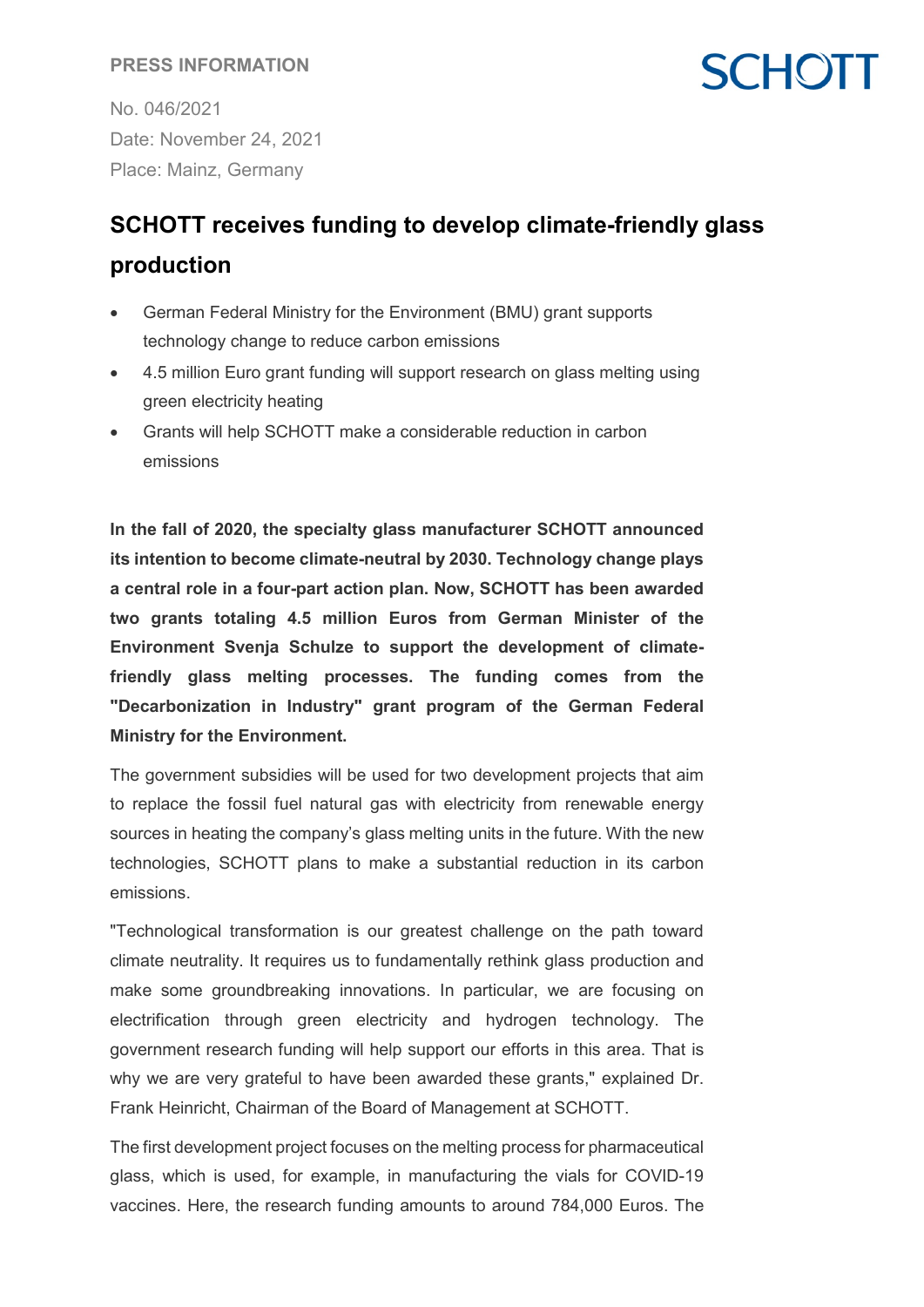#### No. 046/2021

# **SCHOT**

second project involves the melting process for specialty glass used in technical applications. Here, the grant amounts to 3.72 million Euros.

Specialty glass is melted at temperatures of up to 1,700 degrees Celsius. Because glass melting is a highly complex process, developing new technologies in this area is associated with big challenges.

SCHOTT wants to achieve the ambitious goal of climate neutrality through an action plan with four fields of action. In addition to technological change, these include continued improvement in energy efficiency, switching to 100 % green electricity, and compensating for any unavoidable residual emissions.



Glass melting is energy-intensive. SCHOTT is developing new technologies to replace the fossil fuel natural gas with electricity from renewable sources. *Photo: SCHOTT*

#### **Pioneering – responsibly – together**

*These attributes characterize SCHOTT as a manufacturer of high-tech materials based on specialty glass. Founder Otto Schott is considered its inventor and became the pioneer of an entire industry. Always opening up new markets and applications with a pioneering spirit and passion – this is what has driven the #glasslovers at SCHOTT for more than 130 years. Represented in 34 countries, the company is a highly skilled partner for high-tech industries: Healthcare, Home Appliances & Living, Consumer Electronics, Semiconductors & Datacom, Optics, Industry & Energy, Automotive, Astronomy & Aerospace. In the fiscal year 2020, its 16,500 employees generated sales of 2.24 billion euros. With the best teams, supported by the best digital tools, the group intends to continue to grow. SCHOTT AG is owned by the Carl Zeiss Foundation, one of the oldest foundations in Germany. It uses the Group's dividends to promote science. As a foundation company, SCHOTT has anchored responsibility for employees, society and the environment deeply in its DNA. The goal is to become a climate-neutral company by 2030. [www.schott.com](http://www.schott.com/)*

**Press contact:**

SCHOTT AG Salvatore Ruggiero Head of Marketing and Communication +49 (0)6131/66-6140